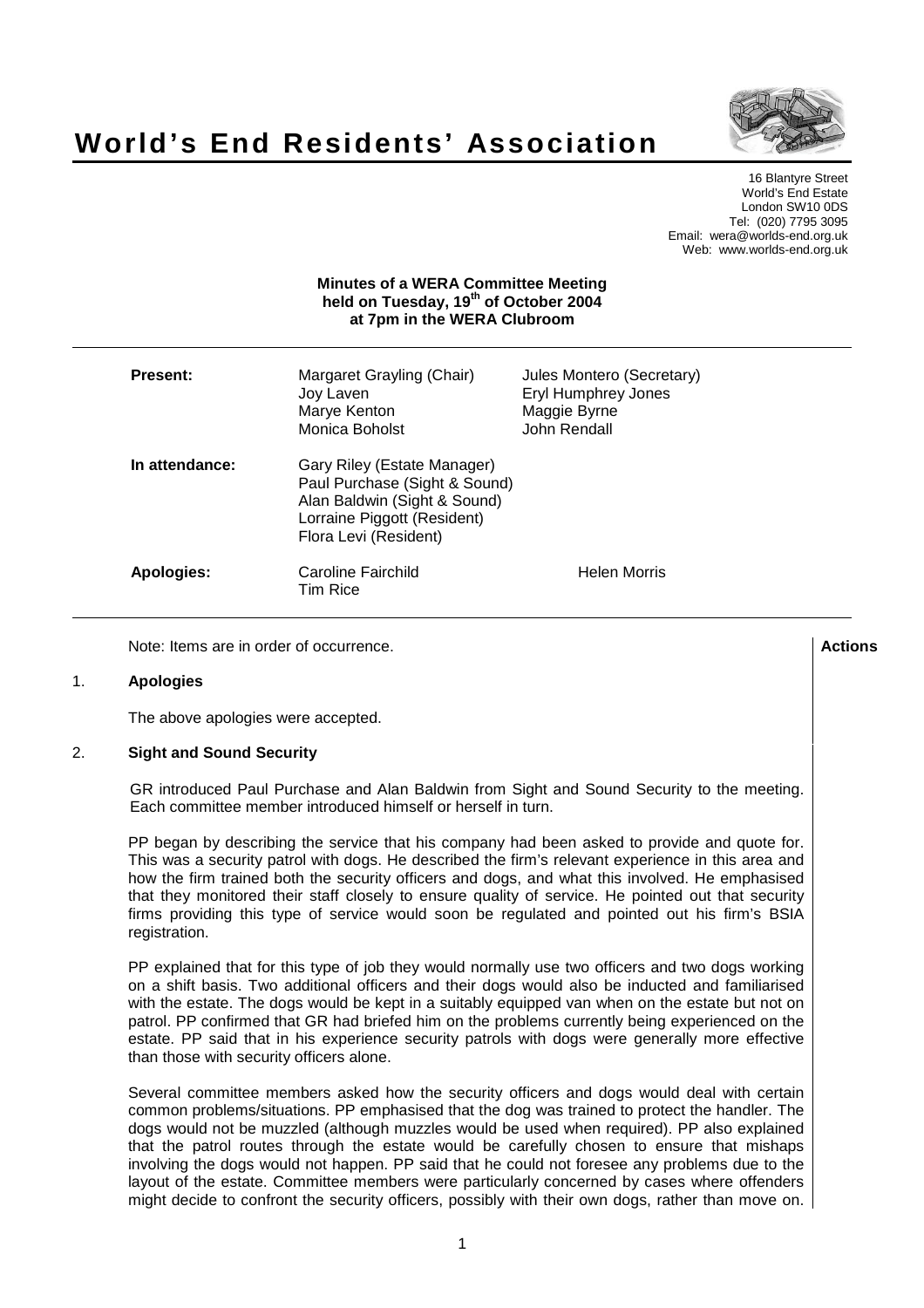PP stated that in certain confrontational/extreme circumstances the security officer would have to call the Police.

GR stated that the exact details of the contract and security patrols would only be finalised once all relevant parties (residents, Police etc) had been consulted. GR also explained that, if the contract was awarded to Sight & Sound, it would probably take at least a month for the security patrols to begin working on the estate.

The guests were thanked for attending and then left the meeting.

EHJ raised concerns with regards to the fact that whilst they had previously worked, and had experience, in residential estates, they no longer appeared to be involved in this sort of work. GR explained that the firm had previously worked as sub-contractors to larger firms and the reason they had lost these contracts was due to the larger firm was now being able to provide the service. GR stated that he believed that this was the only reason they no longer worked on this type of contract, and he had no reason to believe they had not provided good service when they had.

GR emphasised that whilst no decision had been made with regards the ordinary concierge service it was likely that this contract would be for the security patrols with dogs only.

A three-month trial period was suggested. This was felt to be a good idea.

The need to consult and inform the residents before introducing the patrols was emphasised.

GR said he was also investigating another security firm able to provide a similar service. He hoped to arrange for representatives of that company to attend a WERA meeting.

#### 3. **Minutes of Previous Meeting/Matters Arising**

3.1 Minutes of the WERA Committee Meeting held on the 21<sup>st</sup> of September

JL pointed out that the initials "DA" in the first paragraph should read "DO".

The minutes were then accepted as correct.

## 3.2 Matters Arising

Action Point 3.1 – GR confirmed that the new repair contractor would attend a WERA Special Meeting to be held on Tuesday, 26<sup>th</sup> October 2004 at 7pm in the WERA clubroom.

Action Point 4.3 – JM said he had sent an amended letter to Floyd White and Gordon Perry. He had requested a reply from Gordon and Floyd but had yet to receive one.

Action Point 5.1 – the communal heating had been switched on a couple of days after the meeting.

Action Point 5.4 – JM confirmed that he had prepared and sent a letter from WERA to the Council and Mr. Portillo with regards to the Council's current proposals to relocate the Ashburnham Community Centre.

Action Point 5.5 – JM said that he had emailed the Lots Road Action Group but had not received a reply. JR said group were organising a meeting for the  $8<sup>th</sup>$  of November.

With regards to the incidences of posters being removed or torn from the estate's notice boards GR stated that he had notified the Housing Officer of the person who had been identified. MK commented that she thought the current posters being placed on the estate's notice boards were too large. EHJ noted that the notices in the TMO notice boards were out of date.

## 4. **Correspondence**

#### 4.1 KCEL Grant Agreement

JM explained that KCEL had sent through a grant agreement that required the signatures of both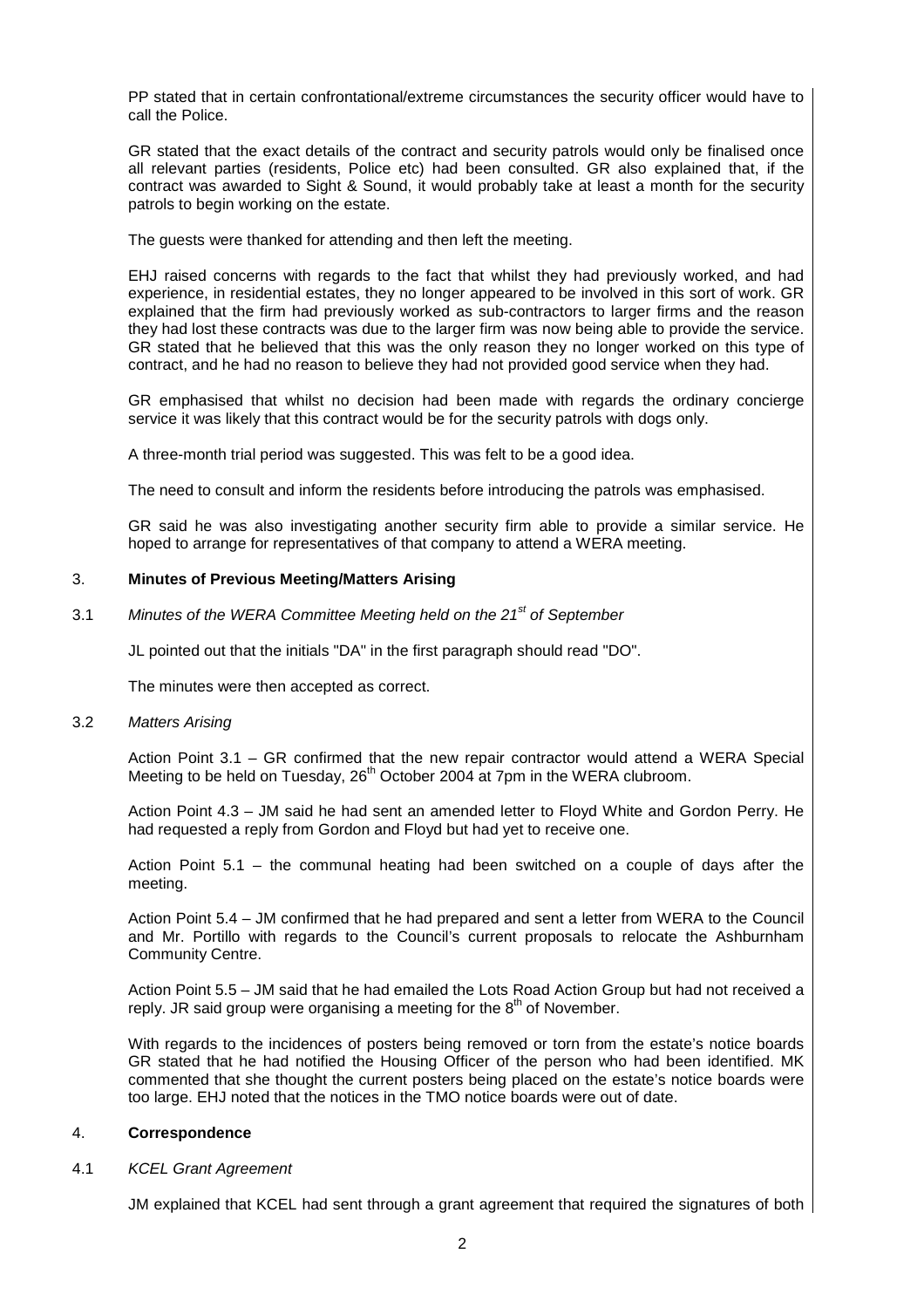the Chair and Secretary of the association. He asked for approval for it to be completed and returned. The meeting agreed. JM would complete and return the grant agreement. JM

## 4.2 Section 20 Notices

JM tabled a Section 20 Notice that had been received from TMO Leaseholder Services. He read it out. The notice concerned a number of communal repair and redecoration works as well as a number of works aimed at improving estate security. JM asked whether anyone wished to comment. The following observations were noted: That more information was required as to the precise works proposed. That the works aimed at improving security were welcomed. That many of the works were long overdue. JM would reply to TMO Leaseholder Services with these comments. JM

## 4.3 Night Flights

JM tabled a letter from the Council regarding the proposed changes to Heathrow night flights. JM noted that the letter described that RBK&C were supporting a legal challenge from Wandsworth Borough Council to the proposed changes. JM said the letter would be placed in the reading tray.

#### 4.4 Rent Restructuring

JM tabled a letter from the London Rent Tribunal describing a proposed "rent restructuring". The letter stated that the LRT would keep residents' associations, such as WERA, informed. JM said the letter would be placed in the reading tray.

## 4.5 TMO Link - World's End Car Parks

JM tabled an article/advertisement that had appeared in the latest issue of TMO Link. The article invited people to apply to use the estate's car park at a reduced rate of £5. It was noted that those residents already using the car park were paying up to £10 a week for their car park space.

Several committee members explained that they were under the impression that a waiting list for car park spaces was in effect and that some residents were waiting for a space to become available. MB confirmed that she had been told that there was a waiting list for places and that she was waiting for a space to become available herself. GR offered to investigate. JM said that he too would investigate.

EHJ pointed out that there were a number of cars in the car park that had clearly been abandoned and should be removed. GR suggested that an audit of the car park and who used it was required. The meeting agreed that this was a good idea.

# 4.6 Clamping Contract

JM tabled an email from Vivian Bateman at the TMO regarding the clamping contract. JM read out the email. Several committee members stated that they did not believe that the contract was being operated in the manner described in the email. They suggested that a copy of the actual contract be obtained. JM agreed to request a copy of the contract.

JM

GR, JM

GR stated the new Girda locks/barriers would be in place in the next week or so and that would reduce the occurrences of illegal parking/stopping on the Piazza and World's End Passage. GR also explained that disabled badges did not allow people to park in Blantyre Street and that cars with disabled badges parking in the street would be clamped.

Several committee members noted that there appeared to be very poor control of Contractor's Parking permits and that a number of vehicles parking on the estate appeared to have these permits, but did not appear to belong to current contractors. GR agreed that it was a problem and suggested that WERA contact Isabel Hudson with regards to the issuing of contractor parking permits.

# 4.7 Health and Safety Issues

EHJ reported a junction box and temporary electrical supply in Blantyre Walk that was a possible health and safety concern. The contractors had covered a junction box in masking tape and live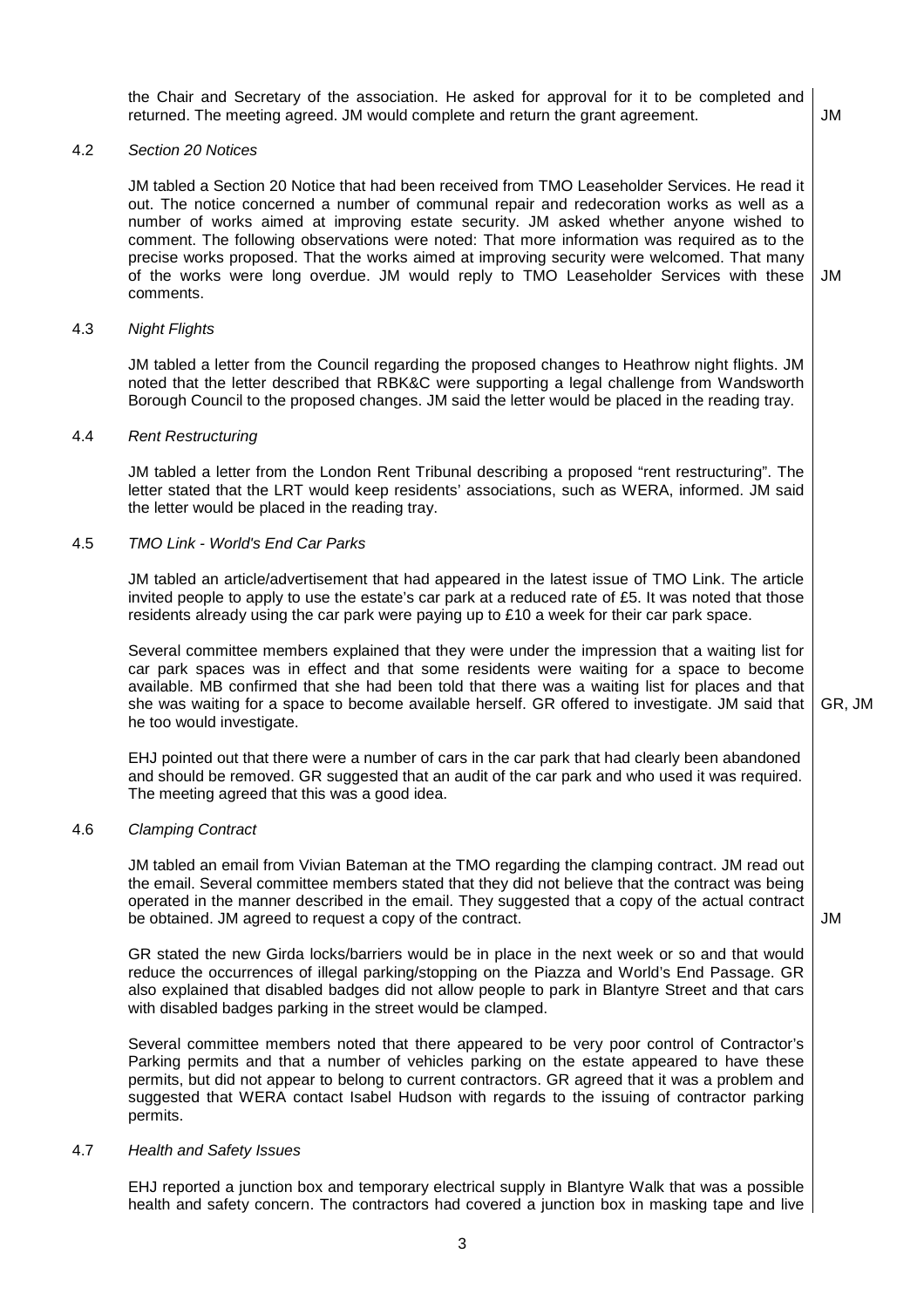electricity cables were hung across the walkway and not properly secured.

EHJ also noted that a truck had dumped a load of waste (earth, bits of tarmac) outside Blantyre Tower early one morning and that no one seemed to know who had done this.

#### 9. **Resident's Issues**

MB described the recent anti-social behaviour problems that a resident, Flora Levi, was currently suffering from. FL confirmed that the problem was ongoing and that she had spoken to the TMO housing officer. MG asked that the problem be dealt with by the TMO as a matter of urgency. GR stated that if the problem had been reported to a housing officer that it would be dealt with.

GR explained that the TMO had commissioned a firm to carry our covert surveillance of the estate. The results of this were expected soon.

MB mentioned that noise nuisance was troubling a resident she knew. MG suggested that they keep a diary. It would be of use when the TMO dealt with the problem.

## 6. **ARB**

GR confirmed that the new traffic-barriers with Girda locks for the Piazza and World's End Passage were to be fitted within the next couple of weeks.

GR then left the meeting.

- 6.1 Works from Previous Financial Years
- 6.2 Works for Current Financial Year

These items were deferred.

# 5. **Payments Pending/Purchases to be Approved**

MG explained that she was owed money for the WERA AGM notices and cleaning materials that she had purchased. Payment was agreed.

MG explained that the office was short of stationery. A list of the needed items had been prepared. The purchase of these items was agreed.

# 7. **Meetings Attended**

#### 7.1 Omega House Site Meeting

MG and JM had attended the site visit held in Edith Yard on the 23<sup>rd</sup> of September. The contractor and Borough Valuer had confirmed that Omega Passage would have to be closed on a temporary basis. It would be impossible to keep it open given the amount of scaffolding that would be used around Omega House. MG and JM had also asked the borough valuer to investigate the passage's current legal status with regards to rights of way. With regards to concerns that had been raised about traffic in and out of the site the contractor had stated that there would be someone monitoring and controlling the traffic into and out of Edith Yard at all times. The contractor did not expect to impact the use of the yard by Somerfield or the residents using the car park.

#### 7.2 Lifts Site Meeting

MK and MG had attended the lift site meeting on the  $7<sup>th</sup>$  of October.

MK said that a selection of no smoking signs had been provided and that one needed to be chosen. A sign stating "this is a no smoking area" was chosen. MK and JM would inform GR of the choice. MK explained that the new lifts had suffered long outages recently and that this should be brought up at the site meeting. MG confirmed that the volume of the audio prompts had been reduced in some lifts and that it was to be adjusted in all lifts. It was also suggested that residents be asked not to call the Fire Brigade when trapped in a lift given that the lift engineers were usually on site and that the Fire Brigade charged for releasing people from lifts and might also

MK, JM